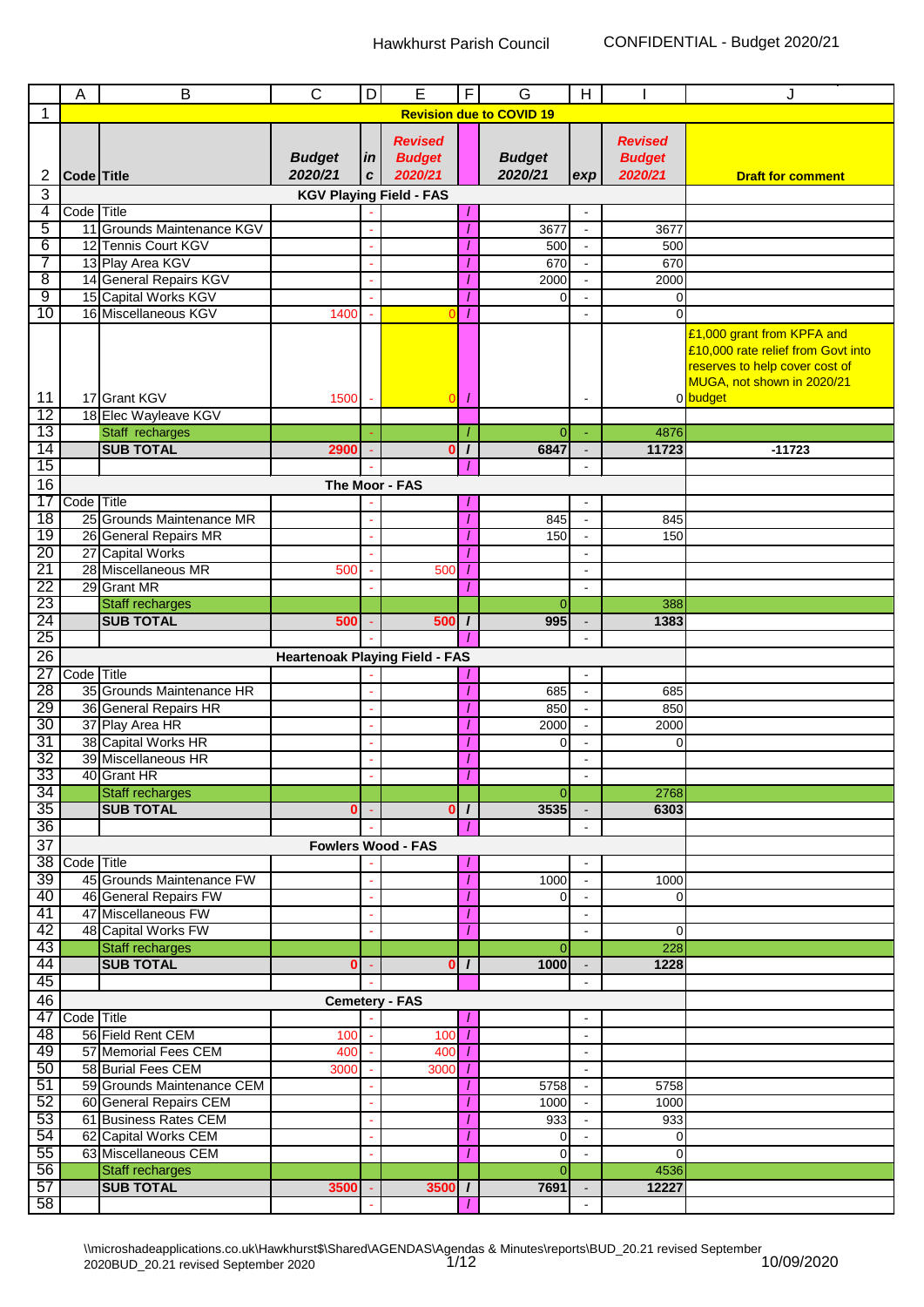|                 | A                                            | В                                              | $\mathsf{C}$                            | D             | Е                               | F        | G                       | Н                                          |                                 | J                                                            |
|-----------------|----------------------------------------------|------------------------------------------------|-----------------------------------------|---------------|---------------------------------|----------|-------------------------|--------------------------------------------|---------------------------------|--------------------------------------------------------------|
|                 |                                              |                                                | <b>Budget</b>                           | $\mathbf{in}$ | <b>Revised</b><br><b>Budget</b> |          | <b>Budget</b>           |                                            | <b>Revised</b><br><b>Budget</b> |                                                              |
| 2               | Code Title                                   |                                                | 2020/21                                 | C             | 2020/21                         |          | 2020/21                 | exp                                        | 2020/21                         | <b>Draft for comment</b>                                     |
| 59              | <b>Hensil Allotments - FAS</b><br>Code Title |                                                |                                         |               |                                 |          |                         |                                            |                                 |                                                              |
| 60<br>61        |                                              | 70 Allotment Rent HEN                          | 420                                     |               | 420                             |          |                         | $\mathbf{r}$<br>$\blacksquare$             |                                 |                                                              |
| 62              |                                              | 71 Site Rent HEN                               |                                         |               |                                 |          | 227                     | $\blacksquare$                             | 227                             |                                                              |
| 63              |                                              | 72 General Repairs HEN                         |                                         |               |                                 |          | 300                     | L.                                         | 300                             |                                                              |
| 64              |                                              | 73 Miscellaneous                               |                                         |               |                                 |          | 0                       | $\mathbf{r}$                               | $\mathbf 0$                     |                                                              |
| 65              |                                              | Staff recharges                                |                                         |               |                                 |          | 0                       |                                            | 2268                            |                                                              |
| 66<br>67        |                                              | <b>SUB TOTAL</b>                               | 420                                     |               | 420                             |          | 527                     | $\overline{\phantom{a}}$<br>$\blacksquare$ | 2795                            |                                                              |
| 68              |                                              |                                                |                                         |               | <b>Ockley Allotments - FAS</b>  |          |                         |                                            |                                 |                                                              |
| 69              | Code Title                                   |                                                |                                         |               |                                 |          |                         | $\overline{\phantom{a}}$                   |                                 |                                                              |
| 70              |                                              | 80 Allotment Rent OCK                          | 900                                     |               | 900                             |          |                         | $\blacksquare$                             |                                 |                                                              |
| 71              |                                              | 81 Grounds Maintenance OCK                     |                                         |               |                                 |          |                         | $\mathbf{r}$                               |                                 |                                                              |
| $\overline{72}$ |                                              | 82 General Repairs OCK                         |                                         |               |                                 |          | 650                     | $\blacksquare$                             | 650                             |                                                              |
| 73              |                                              | 83 Water Rates OCK<br>84 Miscellaneous OCK     |                                         |               |                                 |          | 300                     | $\blacksquare$                             | 300                             |                                                              |
| 74<br>75        |                                              | Staff recharges                                |                                         |               |                                 |          | 0<br>$\overline{0}$     | $\blacksquare$                             | 0<br>3406                       |                                                              |
| 76              |                                              | <b>SUB TOTAL</b>                               | 900                                     |               | 900                             | $\prime$ | 950                     |                                            | 4356                            |                                                              |
| 77              |                                              |                                                |                                         |               |                                 |          |                         |                                            |                                 |                                                              |
| 78              |                                              |                                                |                                         |               | <b>Planting Displays - FAS</b>  |          |                         |                                            |                                 |                                                              |
| 79              | Code Title                                   |                                                |                                         |               |                                 |          |                         | $\blacksquare$                             |                                 |                                                              |
|                 |                                              |                                                |                                         |               |                                 |          |                         |                                            |                                 | To support businesses do not                                 |
| 80<br>81        |                                              | 90 Summer Planting                             | 300                                     |               | $\Omega$                        |          | 1400                    | $\overline{\phantom{0}}$                   |                                 | 1400 charge in 2020/21                                       |
|                 |                                              | 91 Winter Planting                             | 300                                     |               |                                 | 7        | 1400                    |                                            | 1400                            | Cover watering charges, £600 from                            |
| 82              |                                              |                                                |                                         |               |                                 |          |                         |                                            |                                 | reallocated Parish Allowance                                 |
| 83              |                                              | 92 Miscellaneous Planting<br>Staff recharges   |                                         |               |                                 |          | 200<br>$\Omega$         |                                            | 800<br>492                      |                                                              |
| 84              |                                              | <b>SUB TOTAL</b>                               | 600                                     |               | $\bf{0}$                        | $\prime$ | 3000                    | $\blacksquare$                             | 4092                            |                                                              |
| 85              |                                              |                                                |                                         |               |                                 |          |                         |                                            |                                 |                                                              |
| 86              |                                              |                                                |                                         |               | <b>Footpaths - FAS</b>          |          |                         |                                            |                                 |                                                              |
| 87              | Code Title                                   |                                                |                                         |               |                                 |          |                         | $\overline{\phantom{a}}$                   |                                 |                                                              |
| 88              |                                              | 95 General Repairs PROW                        |                                         |               |                                 |          | 250                     | $\omega$                                   | 250                             |                                                              |
| 89<br>90        |                                              | 96 Capital Works PROW<br>97 Miscellaneous PROW |                                         |               |                                 |          | 300                     | $\blacksquare$                             | 300                             |                                                              |
| 91              |                                              | 98 Grant PROW                                  |                                         |               |                                 |          | 0                       | $\blacksquare$<br>$\mathbf{r}$             | 0                               |                                                              |
| 92              |                                              | Staff recharges                                |                                         |               |                                 |          | $\overline{0}$          |                                            | 228                             |                                                              |
| 93              |                                              | <b>SUB TOTAL</b>                               | $\bf{0}$                                |               | $\bf{0}$                        | $\prime$ | 550                     |                                            | 778                             |                                                              |
| 94              |                                              |                                                |                                         |               |                                 |          |                         | $\mathbf{r}$                               |                                 |                                                              |
| 95              |                                              |                                                | <b>Play Equipment Replacement - FAS</b> |               |                                 |          |                         |                                            |                                 |                                                              |
| 96<br>97        | Code Title                                   | 99 Play Equipment Replacement PER              |                                         |               |                                 |          | 10000                   | $\overline{\phantom{a}}$                   |                                 |                                                              |
| 98              |                                              | <b>Staff recharges</b>                         |                                         |               | 0                               |          | $\mathbf{0}$            | $\blacksquare$                             | 10,000<br>$\vert$ 0             | <b>Retained in Admin</b>                                     |
| 99              |                                              | <b>SUB TOTAL</b>                               | ŋ                                       |               | $\bf{0}$                        | $\prime$ | 10000                   |                                            | 10,000                          |                                                              |
| 100             |                                              |                                                |                                         |               |                                 |          |                         | $\blacksquare$                             |                                 |                                                              |
| 101             |                                              |                                                |                                         |               | Victoria Hall - FAS             |          |                         |                                            |                                 |                                                              |
|                 | 102 Code Title                               |                                                |                                         |               |                                 |          |                         | $\blacksquare$                             |                                 |                                                              |
| 103             |                                              | 100 Rent VH                                    | 12918                                   |               | 7,265                           |          | 0                       | $\blacksquare$                             |                                 | £7,265 agreed phased payments<br>0 this year to support Kino |
| 104             |                                              | Staff recharges                                |                                         |               |                                 |          | 0                       |                                            | 322                             |                                                              |
| 105             |                                              | <b>SUB TOTAL</b>                               | 12918                                   |               | 7,265                           | $\prime$ | $\overline{\mathbf{0}}$ |                                            | 322                             |                                                              |
| 106             |                                              |                                                |                                         |               |                                 |          |                         |                                            |                                 |                                                              |
| 107             |                                              |                                                |                                         |               | Copt Hall/ HCT - FAS            |          |                         |                                            |                                 |                                                              |
|                 | 108 Code Title                               |                                                |                                         |               |                                 |          |                         | $\blacksquare$                             |                                 |                                                              |
| 109             |                                              | 105 Hire Fees CH                               | 5000                                    |               | 1250                            | T        |                         | $\blacksquare$                             |                                 | 4th quarter income, (£1250)                                  |
| 110             |                                              | 110 Water Rates CH                             |                                         |               |                                 |          | 284                     | ä,                                         | 213                             |                                                              |
| 111             |                                              | 111 Sewage Rates CH                            |                                         |               |                                 |          | 386                     | $\overline{\phantom{0}}$                   | 290                             |                                                              |
| 112<br>113      |                                              | 112 Electricity CH<br>113 Gas CH               |                                         |               |                                 |          | 361                     | $\omega$                                   | <b>270</b>                      | reduce by 25%                                                |
| 114             |                                              | 114 General Repairs CH                         |                                         |               |                                 |          | 1030<br>1000            |                                            | 772<br>750                      |                                                              |
|                 |                                              |                                                |                                         |               |                                 |          |                         |                                            |                                 |                                                              |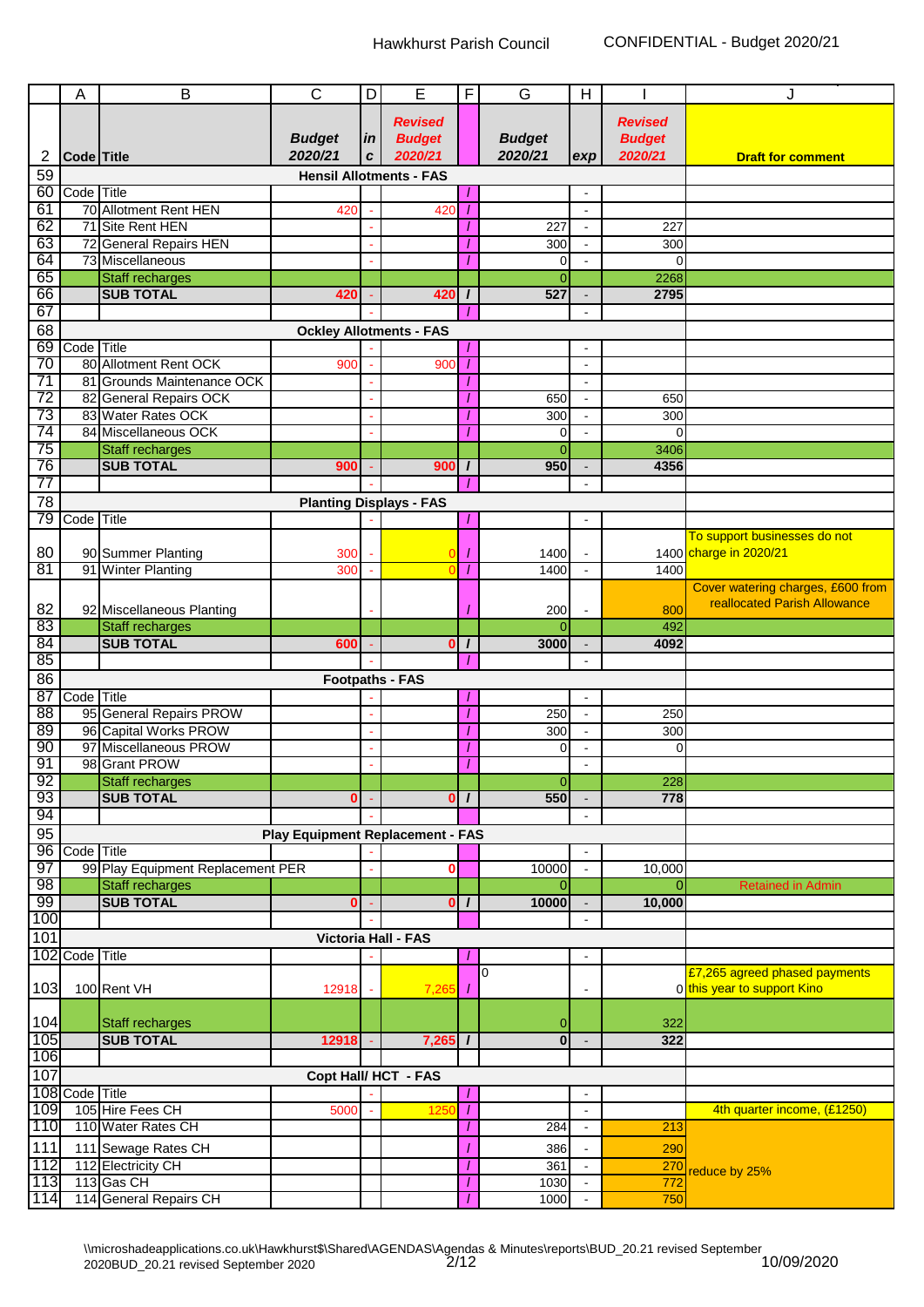|            | A                 | B                                                         | $\mathsf{C}$  | D  | Е                               | F            | G                          | H              |                 | J                                      |
|------------|-------------------|-----------------------------------------------------------|---------------|----|---------------------------------|--------------|----------------------------|----------------|-----------------|----------------------------------------|
|            |                   |                                                           |               |    | Revised                         |              |                            |                | <b>Revised</b>  |                                        |
|            |                   |                                                           | <b>Budget</b> | in | <b>Budget</b>                   |              | <b>Budget</b>              |                | <b>Budget</b>   |                                        |
| 2          | <b>Code Title</b> |                                                           | 2020/21       | C  | 2020/21                         |              | 2020/21                    | exp            | 2020/21         | <b>Draft for comment</b>               |
| 115        |                   | 115 Capital Works CH                                      |               |    |                                 |              | $\Omega$                   | $\mathbf{r}$   | $\Omega$        |                                        |
| 116        |                   | 116 Miscellaneous CH                                      |               |    |                                 |              | 800                        |                | 800             |                                        |
| 117        |                   | <b>Grants</b>                                             |               |    | 10,000                          |              |                            |                |                 | Govt grant                             |
| 118<br>119 |                   | Lease from HCT<br><b>Staff recharges</b>                  |               |    |                                 |              | $\overline{0}$<br>$\Omega$ |                |                 | As agreed 10th August 2020             |
| 120        |                   | <b>SUB TOTAL</b>                                          | 5000          |    | 11250                           | $\prime$     | 3861                       |                | 10,234<br>13330 | -2080                                  |
| 121        |                   |                                                           |               |    |                                 |              |                            | $\blacksquare$ |                 |                                        |
| 122        |                   |                                                           |               |    | <b>Sports Hall - FAS</b>        |              |                            |                |                 |                                        |
|            | 123 Code          | Title                                                     |               |    |                                 |              |                            |                |                 |                                        |
| 124        |                   | 120 Hire Fees SH                                          | 5000          |    | 65                              |              |                            |                |                 | 4th quarter income, reduce HFC to £30  |
| 125        |                   | 125 Water Rates SH                                        |               |    |                                 |              | 592                        | $\blacksquare$ | 444             |                                        |
| 126        |                   | 126 Sewage Rates SH                                       |               |    |                                 |              | 330                        |                | 248             |                                        |
| 127        |                   | 127 Electricity SH                                        |               |    |                                 |              | 800                        |                | 600             | reduce by 25%                          |
| 128        |                   | 128 Gas SH                                                |               |    |                                 |              | 1500                       | ÷,             | 1125            |                                        |
| 129        |                   | 129 General Repairs SH                                    |               |    |                                 |              | 1000                       | $\blacksquare$ | 750             |                                        |
| 130<br>131 |                   | 130 Capital Works SH<br>131 Miscellaneous SH              |               |    |                                 |              | 0<br>800                   |                | $\Omega$<br>800 |                                        |
| 132        |                   | Income from MUGA                                          |               |    | 1400                            |              |                            |                |                 | <b>Income from MUGA</b>                |
| 133        |                   | Staff recharges                                           |               |    |                                 |              | $\Omega$                   |                | 2566            |                                        |
| 134        |                   | <b>SUB TOTAL</b>                                          | 5000          |    | 2050                            |              | 5022                       |                | 6533            | $-4483$                                |
| 135        |                   |                                                           |               |    |                                 | 1            |                            | $\blacksquare$ |                 |                                        |
| 136        |                   |                                                           |               |    |                                 |              |                            |                |                 |                                        |
| 137        |                   |                                                           |               |    | <b>Community Services - SAP</b> |              |                            |                |                 |                                        |
| 138        |                   | 238 Civic Amenity Vehicle DS                              |               |    |                                 |              | 525                        | $\blacksquare$ | $\Omega$        | cancelled                              |
|            |                   | Remembrance Sun St                                        |               |    |                                 |              |                            |                |                 |                                        |
| 139        |                   | 240 closures DS                                           |               |    |                                 |              | 1000                       |                | 1000            |                                        |
| 140        |                   | Zebra crossing                                            |               |    |                                 |              | 0                          |                | $\Omega$        |                                        |
| 141        |                   | A229 reclassification                                     |               |    |                                 |              | $\overline{0}$             |                | $\overline{0}$  |                                        |
| 142        |                   | Staff recharges                                           |               |    |                                 |              | $\Omega$                   |                | 160             |                                        |
| 143<br>144 |                   | <b>SUB TOTAL</b>                                          |               |    | $\mathbf{0}$                    | $\prime$     | 1525                       |                | 1160            |                                        |
| 145        |                   |                                                           |               |    | <b>Street Lighting - FAS</b>    |              |                            |                |                 |                                        |
|            | 146 Code Title    |                                                           |               |    |                                 |              |                            |                |                 |                                        |
| 147        |                   | 135 Electricity SL                                        |               |    |                                 |              | 2,800                      |                | 2,800           |                                        |
| 148        |                   | 136 Maintenance Contract SL                               |               |    |                                 |              | 6000                       |                | 6000            |                                        |
| 149        |                   | 137 General Repairs SL                                    |               |    |                                 |              | 700                        |                | 700             |                                        |
| 150        |                   | 138 Capital Works SL                                      |               |    |                                 |              | $\Omega$                   |                | $\Omega$        |                                        |
| 151        |                   | 139 Miscellaneous SL                                      |               |    |                                 |              |                            |                |                 |                                        |
| 152        |                   | <b>Staff recharges</b>                                    |               |    |                                 |              | $\Omega$                   |                | 492             |                                        |
| 153        |                   | <b>SUB TOTAL</b>                                          | 0             |    | $\bf{0}$                        | $\mathbf{I}$ | 9500                       | $\blacksquare$ | 9,992           |                                        |
| 154        |                   |                                                           |               |    |                                 |              |                            |                |                 |                                        |
| 155        |                   |                                                           |               |    | <b>Administration - SAP</b>     |              |                            |                |                 |                                        |
|            | 156 Code Title    |                                                           |               |    |                                 |              |                            | $\sim$         |                 | adjusted to reflect Staff recharges to |
| 157        |                   | 145 Wages ADM                                             |               |    |                                 |              | 62500                      |                | 8377            | other budget codes                     |
| 158        |                   | 146 Tax ADM                                               |               |    |                                 |              | 4200                       | ÷,             | 4200            |                                        |
| 159        |                   | 147 NI Staff ADM                                          |               |    |                                 |              | 3684                       | $\blacksquare$ | 3684            |                                        |
| 160        |                   | 148 NI HPC ADM                                            |               |    |                                 |              | 4465                       | $\blacksquare$ | 4465            |                                        |
| 161        |                   | 149 Pension Staff ADM                                     |               |    |                                 |              | 3040                       |                | 3040            |                                        |
| 162        |                   | 150 Pension HPC ADM                                       |               |    |                                 |              | 3040                       | $\overline{a}$ | 3040            |                                        |
| 163        |                   | 171 Pension Deficit                                       |               |    |                                 |              | $\Omega$                   | ä,             | $\Omega$        |                                        |
| 164        |                   | 151 Stationery ADM                                        |               |    |                                 |              | 800                        | ÷,             | 800             |                                        |
| 165        |                   | 152 Telephone ADM                                         |               |    |                                 |              | 1200                       |                | 1200            |                                        |
| 166<br>167 |                   | 153 Clerk's Expenses ADM<br>154 Councillor's Expenses ADM |               |    |                                 | 1            | 100<br>100                 | $\blacksquare$ | 100<br>100      |                                        |
| 168        |                   | 155 Chairman's Expenses ADM                               |               |    |                                 |              | 100                        |                | 100             |                                        |
| 169        |                   | 156 Social events                                         |               |    |                                 |              | $\overline{0}$             |                | $\overline{0}$  |                                        |
|            |                   |                                                           |               |    |                                 |              |                            |                |                 |                                        |
| 170        |                   | 157 Election Costs ADM                                    |               |    |                                 |              | 2700                       |                | $\Omega$        | saving                                 |
| 171        |                   | 158 Postage ADM                                           |               |    |                                 |              | 400                        | $\blacksquare$ | 400             |                                        |
| 172        |                   | 159 Bank Charges ADM                                      |               |    |                                 |              | 100                        |                | 100             |                                        |
| 173        |                   | 160 General Repairs ADM                                   |               |    |                                 |              | 100                        |                | 100             |                                        |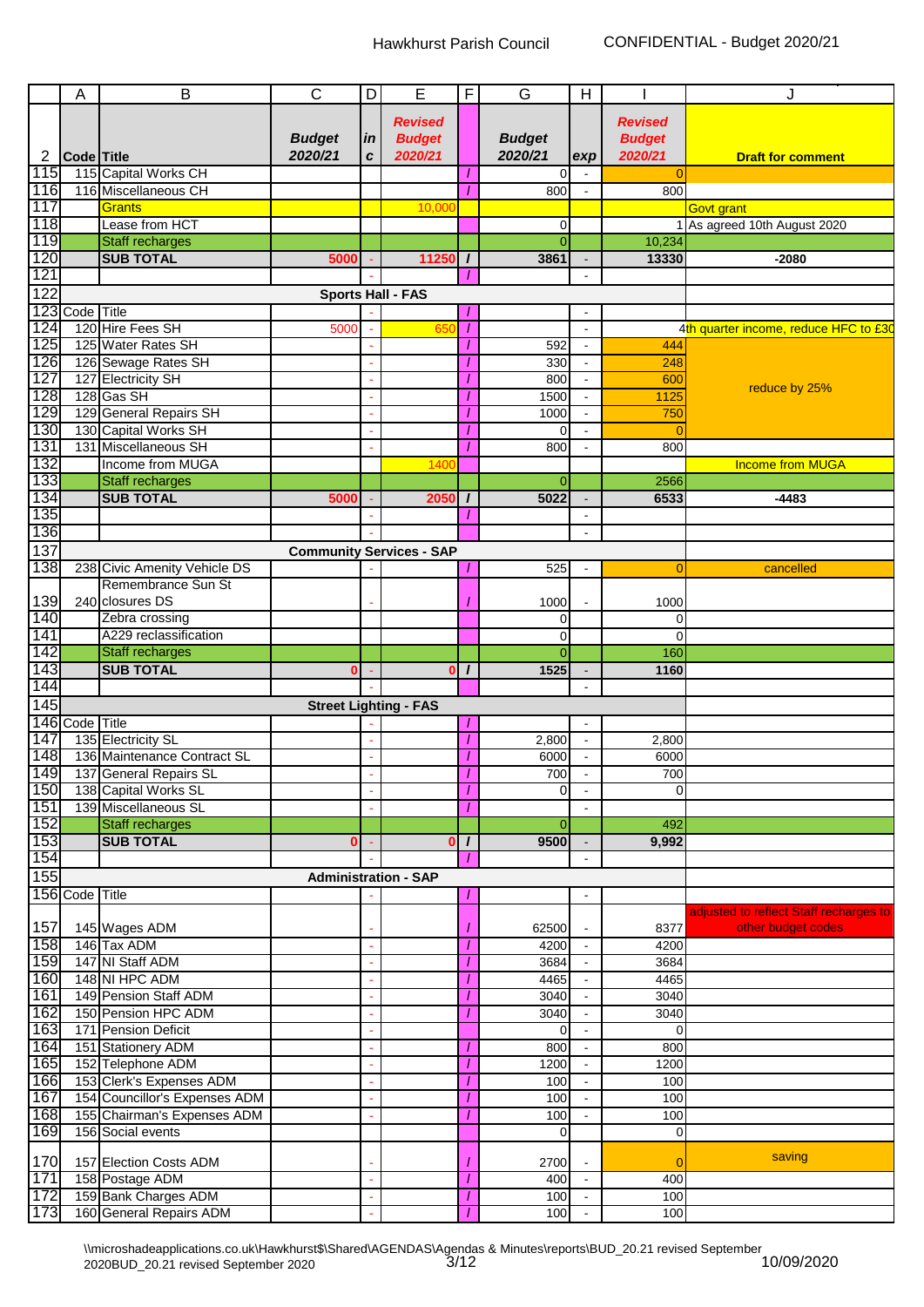|            | A                 | B                                                      | $\mathsf{C}$  | D  | Е                                 | F.            | G              | H                                |                | J                                   |
|------------|-------------------|--------------------------------------------------------|---------------|----|-----------------------------------|---------------|----------------|----------------------------------|----------------|-------------------------------------|
|            |                   |                                                        |               |    | Revised                           |               |                |                                  | <b>Revised</b> |                                     |
|            |                   |                                                        | <b>Budget</b> | in | <b>Budget</b>                     |               | <b>Budget</b>  |                                  | <b>Budget</b>  |                                     |
| 2          | <b>Code</b> Title |                                                        | 2020/21       | C  | 2020/21                           |               | 2020/21        | exp                              | 2020/21        | <b>Draft for comment</b>            |
| 174        |                   | General repairs staff                                  |               |    |                                   |               |                |                                  | 6412           | New line for PH work around village |
| 175        |                   | 162 GDPR                                               |               |    |                                   |               | 1000           | $\blacksquare$                   | 1000           |                                     |
| 176<br>177 |                   | 163 Capital Items ADM<br>164 Subscriptions ADM         |               |    |                                   |               | 2000<br>2000   | $\blacksquare$<br>$\blacksquare$ | 4000<br>2000   | Office ICT equipment                |
| 178        |                   | 165 Fees ADM                                           | ი             |    | $\Omega$                          |               | 2500           | $\mathbf{r}$                     | 2500           |                                     |
| 179        |                   | 166 Advertising ADM                                    |               |    |                                   |               | 2000           |                                  | 2000           |                                     |
| 180        |                   | 167 Travel costs                                       |               |    |                                   |               | $\Omega$       |                                  | 0              |                                     |
| 181        |                   | 168 VAT Refund ADM                                     |               |    |                                   |               |                |                                  | $\Omega$       |                                     |
| 182        |                   | 169 Computer Systems ADM                               |               |    |                                   |               | 1500           |                                  | 1500           |                                     |
| 183        |                   | 170 Training                                           |               |    |                                   |               | 1000           | $\blacksquare$                   | 1000           |                                     |
| 184        |                   | 242 Village Appraisal                                  |               |    |                                   | $\prime$      | 0              |                                  | $\Omega$       |                                     |
| 185        |                   | General maintenance fund                               |               |    |                                   | $\mathbf{I}$  | 1000           |                                  | 1000           |                                     |
| 186<br>187 |                   | C 19 Job Retention Scheme<br><b>SUB TOTAL</b>          | n             |    | 2,000<br>2000                     |               | 99529          |                                  | 51118          | <b>Furlough Scheme -</b>            |
| 188        |                   |                                                        |               |    |                                   | $\prime$      |                | $\blacksquare$                   |                |                                     |
| 189        |                   |                                                        |               |    | <b>Precept - SAP</b>              |               |                |                                  |                |                                     |
|            | 190 Code Title    |                                                        |               |    |                                   |               |                | $\blacksquare$                   |                |                                     |
| 191        |                   | 175 Precept                                            |               |    |                                   |               | 0              | $\blacksquare$                   | 0              |                                     |
| 192        |                   | <b>Staff recharges</b>                                 |               |    |                                   |               | $\overline{0}$ |                                  | $\overline{0}$ | <b>Included in Admin</b>            |
| 193        |                   | <b>SUB TOTAL</b>                                       | 0             |    | $\bf{0}$                          | $\prime$      | $\bf{0}$       | $\overline{\phantom{a}}$         | 0              |                                     |
| 194        |                   |                                                        |               |    |                                   |               |                | $\overline{a}$                   |                |                                     |
| 195        |                   |                                                        |               |    | <b>Information Services - SAP</b> |               |                |                                  |                |                                     |
|            | 196 Code Title    |                                                        |               |    |                                   |               |                | $\blacksquare$                   |                |                                     |
| 197        |                   | 180 Project                                            |               |    |                                   |               | $\Omega$       | $\bar{\phantom{a}}$              | 0              |                                     |
| 198        |                   | Website maintenance                                    |               |    |                                   |               | 1000           |                                  | 1,000          |                                     |
| 199        |                   | <b>Staff recharges</b>                                 |               |    |                                   |               | $\Omega$       |                                  | $\Omega$       | Included in Admin                   |
| 200        |                   | <b>SUB TOTAL</b>                                       | 0             |    | $\bf{0}$                          | $\prime$      | 1000           | $\overline{\phantom{a}}$         | 1000           |                                     |
| 201        |                   |                                                        |               |    |                                   |               |                | $\blacksquare$                   |                |                                     |
| 202        |                   |                                                        |               |    | <b>Bank Interest - SAP</b>        |               |                |                                  |                |                                     |
| 204        | 203 Code Title    | 185 Lloyds Res 2                                       |               |    |                                   |               |                | $\blacksquare$                   |                |                                     |
| 205        |                   | 186 Cambridge & Counties                               | 30<br>800     |    | 15 <sub>C</sub>                   |               |                | $\mathbf{r}$<br>$\blacksquare$   |                | Reduced due to lower interest rates |
| 206        |                   | 187 Cambridge Building Society                         | 100           |    | 4 <sup>°</sup>                    |               |                | $\blacksquare$                   |                |                                     |
| 207        |                   | Staff recharges                                        |               |    |                                   |               | 0              |                                  | $\mathbf{0}$   | Included in Admin                   |
| 208        |                   | <b>SUB TOTAL</b>                                       | 930           |    | 200                               | $\prime$      | $\bf{0}$       |                                  | $\bf{0}$       |                                     |
| 209        |                   |                                                        |               |    |                                   | $\mathcal{L}$ |                |                                  |                |                                     |
| 210        |                   |                                                        |               |    | <b>Insurance Premiums - SAP</b>   |               |                |                                  |                |                                     |
|            | 211 Code Title    |                                                        |               |    |                                   |               |                |                                  |                |                                     |
| 212        |                   | <b>Community Centre INS</b>                            |               |    |                                   |               | 0              | $\bar{\phantom{a}}$              |                |                                     |
| 213        |                   | 190 Victoria Hall INS                                  |               |    |                                   |               |                | $\blacksquare$                   |                |                                     |
| 214        |                   | 191 Copt Hall INS                                      |               |    |                                   |               | 500            | $\blacksquare$                   | 500            |                                     |
| 215        |                   | 192 Cemetery Shed INS                                  |               |    |                                   |               | 220            | $\blacksquare$                   | 220            |                                     |
| 216<br>217 |                   | 193 Shelters & Benches INS<br>194 Office Equipment INS |               |    |                                   |               | 235<br>50      | $\blacksquare$<br>$\blacksquare$ | 235<br>50      |                                     |
| 218        |                   | 195 Public & Other Liabilities INS                     |               |    |                                   |               | 1300           |                                  | 1300           |                                     |
| 219        |                   | 196 Sports Hall & Garages INS                          |               |    |                                   |               | 700            | $\blacksquare$                   | 700            |                                     |
| 220        |                   | Staff recharges                                        |               |    |                                   |               | $\overline{0}$ |                                  | $\Omega$       | Admin                               |
| 221        |                   | <b>SUB TOTAL</b>                                       | O             |    | $\bf{0}$                          | $\prime$      | 3005           |                                  | 3005           |                                     |
| 222        |                   |                                                        |               |    |                                   |               |                | $\mathbf{r}$                     |                |                                     |
| 223        |                   |                                                        |               |    |                                   |               |                |                                  |                |                                     |
| 224        |                   |                                                        |               |    | Section 137 - SAP                 |               |                |                                  |                |                                     |
|            | 225 Code Title    |                                                        |               |    |                                   |               |                |                                  |                |                                     |
| 226        |                   | 205 S137 Payments                                      |               |    |                                   |               | 5000           | $\blacksquare$                   | 5000           |                                     |
| 227        |                   | Staff recharges                                        |               |    |                                   |               | 0              |                                  | 492            |                                     |
| 228        |                   | <b>SUB TOTAL</b>                                       | 0             |    | $\bf{0}$                          | $\prime$      | 5000           |                                  | 5492           |                                     |
| 229        |                   |                                                        |               |    |                                   |               |                |                                  |                |                                     |
| 230        |                   |                                                        |               |    | Parish Office - SAP               |               |                |                                  |                |                                     |
|            | 231 Code Title    |                                                        |               |    |                                   | 1             |                | $\blacksquare$                   |                |                                     |
| 232<br>233 |                   | 210 Office Rent OFF<br>211 Business Rates OFF          |               |    |                                   |               | 5182<br>0      | $\blacksquare$<br>$\blacksquare$ | 5182<br>0      |                                     |
| 234        |                   | 212 Landlords Insurance OFF                            |               | ٠  |                                   |               | 500            | $\blacksquare$                   | 500            |                                     |
|            |                   |                                                        |               |    |                                   |               |                |                                  |                |                                     |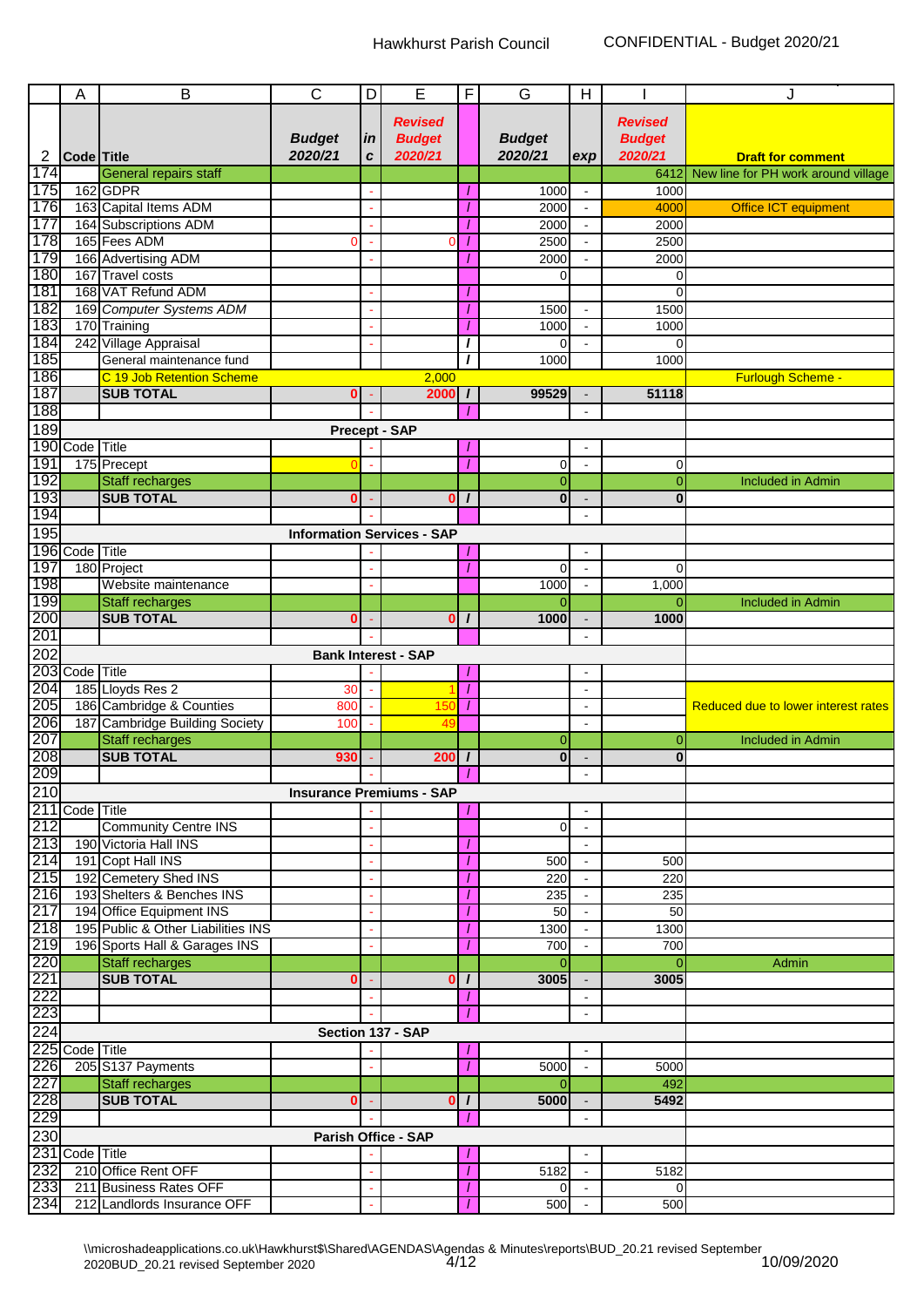|            | A                 | в                                                  | C                                             | D  | Ε                                 | F.           | G                                | H              |                                 | J                                                                |
|------------|-------------------|----------------------------------------------------|-----------------------------------------------|----|-----------------------------------|--------------|----------------------------------|----------------|---------------------------------|------------------------------------------------------------------|
|            |                   |                                                    |                                               |    |                                   |              |                                  |                |                                 |                                                                  |
|            |                   |                                                    | <b>Budget</b>                                 | in | <b>Revised</b><br><b>Budget</b>   |              | <b>Budget</b>                    |                | <b>Revised</b><br><b>Budget</b> |                                                                  |
| 2          | <b>Code Title</b> |                                                    | 2020/21                                       | C  | 2020/21                           |              | 2020/21                          | exp            | 2020/21                         | <b>Draft for comment</b>                                         |
| 235        |                   | 213 Electricity OFF                                |                                               |    |                                   |              | 1400                             | $\blacksquare$ | 1400                            |                                                                  |
| 236        |                   | 214 Water Rates OFF                                |                                               |    |                                   |              | 90 <sup>°</sup>                  | $\blacksquare$ | 90                              |                                                                  |
| 237        |                   | 215 Sewage Rates OFF                               |                                               |    |                                   |              | 200                              |                | 200                             |                                                                  |
| 238        |                   | 216 Photo Copier Rent OFF                          |                                               |    |                                   |              | 575                              | $\blacksquare$ | 575                             |                                                                  |
| 239        |                   | 217 General Repairs OFF                            |                                               |    |                                   |              | 750                              |                | 750                             |                                                                  |
| 240        |                   | <b>Grants</b>                                      |                                               |    | 1000                              |              |                                  |                |                                 | new Govt grant                                                   |
| 241        |                   | Staff recharges                                    |                                               |    |                                   |              | $\Omega$                         |                | 790                             |                                                                  |
| 242        |                   | <b>SUB TOTAL</b>                                   | 0                                             |    | 10000                             | $\prime$     | 8697                             |                | 9487                            |                                                                  |
| 243        |                   |                                                    |                                               |    |                                   |              |                                  |                |                                 |                                                                  |
| 244        |                   |                                                    | <b>New Community Centre project - Council</b> |    |                                   |              |                                  |                |                                 |                                                                  |
|            | 245 Code Title    |                                                    |                                               |    |                                   |              |                                  |                |                                 |                                                                  |
|            |                   |                                                    |                                               |    |                                   |              |                                  |                |                                 |                                                                  |
| 246<br>247 |                   | <b>Consultant Fees NCC</b>                         |                                               |    | 0                                 |              | 0                                |                | 0                               | See below                                                        |
| 248        |                   | Project Management NCC<br>Legal Fees NCC           |                                               |    | $\mathbf 0$<br>$\Omega$           |              | $\overline{0}$                   | $\blacksquare$ | $\Omega$                        |                                                                  |
| 249        |                   | Staff recharges                                    |                                               |    |                                   |              | $\overline{0}$                   | $\blacksquare$ | 3480                            |                                                                  |
| 250        |                   | <b>SUB TOTAL</b>                                   |                                               |    | $\bf{0}$                          |              | $\bf{0}$                         |                | 3480                            |                                                                  |
| 251        |                   |                                                    |                                               |    |                                   |              |                                  |                |                                 |                                                                  |
| 252        |                   |                                                    |                                               |    | <b>Car Parking Services - SAP</b> |              |                                  |                |                                 |                                                                  |
|            | 253 Code Title    |                                                    |                                               |    |                                   |              |                                  |                |                                 |                                                                  |
| 254        |                   | 235 Fowlers Car Park rental                        |                                               |    |                                   |              | 1000                             | $\blacksquare$ | 1000                            |                                                                  |
| 255        |                   | 236 Fowlers Car Park Insurance                     |                                               |    |                                   |              | $\Omega$                         | $\blacksquare$ | $\Omega$                        |                                                                  |
|            |                   | <b>Fowlers Car Park Business</b>                   |                                               |    |                                   |              |                                  |                |                                 |                                                                  |
| 256        |                   | 237 rates                                          |                                               |    |                                   |              | 1100                             |                | 1100                            |                                                                  |
|            |                   | <b>Fowlers Car Park</b>                            |                                               |    |                                   |              |                                  |                |                                 |                                                                  |
| 257        |                   | 239 Maintenance Fund                               |                                               |    |                                   |              | 1500                             |                | 1500                            |                                                                  |
| 258        |                   | 241 Car Park Maintenance costs                     |                                               |    |                                   |              | 1500                             | $\blacksquare$ | 1500                            |                                                                  |
| 259        |                   | Staff recharges                                    |                                               |    |                                   |              |                                  |                | 332                             |                                                                  |
| 260<br>261 |                   | <b>SUB TOTAL</b>                                   |                                               |    | $\bf{0}$                          | $\prime$     | 5100                             | $\blacksquare$ | 5432                            |                                                                  |
| 262        |                   |                                                    |                                               |    |                                   |              |                                  | $\blacksquare$ |                                 |                                                                  |
|            | 263 Code Title    |                                                    | Parish Basic Allowance - SAP                  |    |                                   |              |                                  | $\blacksquare$ |                                 |                                                                  |
|            |                   |                                                    |                                               |    |                                   |              |                                  |                |                                 |                                                                  |
|            |                   |                                                    |                                               |    |                                   |              |                                  |                |                                 | Reallocate £3,970 saving to<br>community projects: £600 to cover |
|            |                   |                                                    |                                               |    |                                   |              |                                  |                |                                 | cost of flower displays, £3,370                                  |
|            |                   | 264 245 Parish Basic Allowance                     | U                                             |    | U.                                | -1           | 4300                             |                | 330                             | <b>Example 20 towards HCSG</b>                                   |
| 265        |                   | Staff recharges                                    |                                               |    |                                   |              | $\bf{0}$                         |                | $\overline{0}$                  | Included in Admin                                                |
| 266        |                   | <b>SUB TOTAL</b>                                   | 0                                             |    | $\mathbf{0}$                      | $\mathbf{I}$ | 4300                             |                | 330                             |                                                                  |
| 267        |                   |                                                    |                                               |    |                                   |              |                                  | $\blacksquare$ |                                 |                                                                  |
| 268        |                   |                                                    | NDP & planning - PAG / COUNCIL                |    |                                   |              |                                  |                |                                 |                                                                  |
|            | 269 Code          | Title                                              |                                               |    |                                   |              |                                  | $\blacksquare$ |                                 |                                                                  |
| 270<br>271 |                   | 254 Consultancy Fees NDP                           |                                               |    |                                   |              | 5000                             |                | 5000                            |                                                                  |
| 272        |                   | 255 Printing Costs NDP<br>256 Exhibition Costs NDP |                                               |    |                                   |              | $\overline{0}$<br>$\overline{0}$ | $\blacksquare$ | 0<br>0                          |                                                                  |
| 273        |                   | 257 Professional Fees NDP                          |                                               |    |                                   |              | $\overline{0}$                   | $\blacksquare$ | 0                               |                                                                  |
| 274        |                   | 258 Legal Fees NDP                                 |                                               |    |                                   |              | $\overline{0}$                   |                | $\overline{0}$                  |                                                                  |
| 275        |                   | Staff recharges                                    |                                               |    |                                   |              |                                  |                | 3,480                           |                                                                  |
| 276        |                   | <b>SUB TOTAL</b>                                   | 0                                             |    | $\bf{0}$                          |              | 5000                             |                | 8480                            |                                                                  |
| 277        |                   |                                                    |                                               |    |                                   |              |                                  |                |                                 |                                                                  |
| 278        |                   |                                                    |                                               |    | <b>Tree Policy FAS</b>            |              |                                  |                |                                 |                                                                  |
| 279        |                   | <b>Tree Policy</b>                                 |                                               |    | $\mathbf 0$                       |              | 2000                             |                | 2000                            |                                                                  |
| 280        |                   | Staff recharges                                    |                                               |    |                                   |              | $\overline{0}$                   |                | 332                             |                                                                  |
| 281        |                   | <b>SUB TOTAL</b>                                   |                                               |    | $\bf{0}$                          |              | 2000                             |                | 2332                            |                                                                  |
| 282        |                   |                                                    |                                               |    |                                   |              |                                  |                |                                 |                                                                  |
| 283        |                   |                                                    |                                               |    | Village Fund - SAP                |              |                                  |                |                                 |                                                                  |
| 284        |                   | <b>Village Fund</b>                                |                                               |    | $\mathbf 0$                       |              | 30000                            |                |                                 |                                                                  |
| 285        |                   | White House JR                                     |                                               |    | $\mathbf 0$                       |              |                                  |                |                                 | 20,000 Estimate                                                  |
| 286<br>287 |                   | Other projects<br><b>Staff recharges</b>           |                                               |    | $\mathbf 0$                       |              | $\overline{0}$                   |                | 3,480                           | 10,000 Such as Cemetery restoration                              |
| 288        |                   | <b>SUBTOTAL</b>                                    | $\bf{0}$                                      |    | $\mathbf{0}$                      |              | 30000                            |                | 33,480                          |                                                                  |
| 289        |                   |                                                    |                                               |    |                                   |              |                                  |                |                                 |                                                                  |
|            |                   |                                                    |                                               |    |                                   |              |                                  |                |                                 |                                                                  |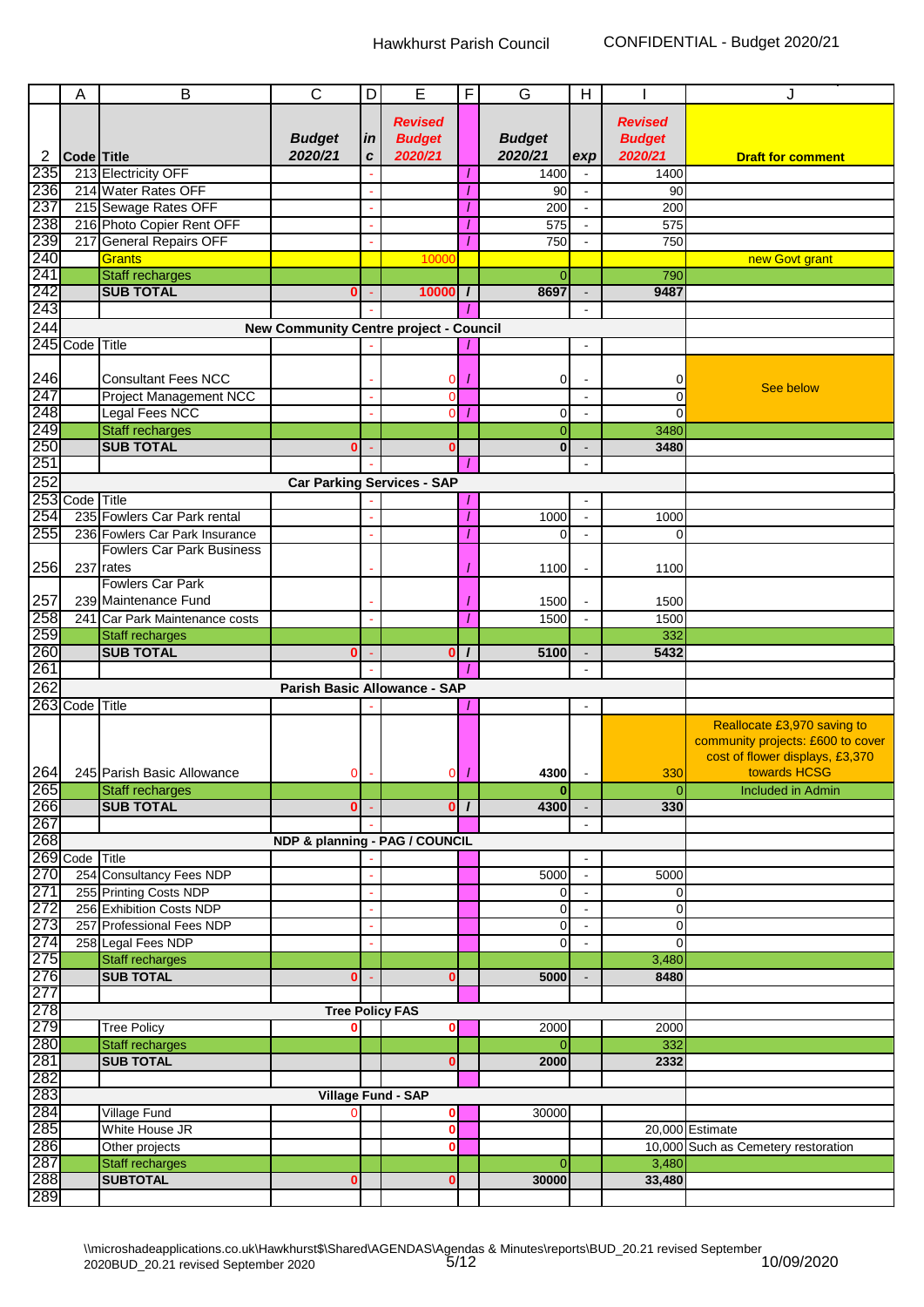|                  | A                       | B                                     | $\overline{C}$           | D       | E                                          | F | G                                                                         | H   |                                            | J                                                                                                          |
|------------------|-------------------------|---------------------------------------|--------------------------|---------|--------------------------------------------|---|---------------------------------------------------------------------------|-----|--------------------------------------------|------------------------------------------------------------------------------------------------------------|
| $\overline{2}$   | Code Title              |                                       | <b>Budget</b><br>2020/21 | in<br>C | <b>Revised</b><br><b>Budget</b><br>2020/21 |   | <b>Budget</b><br>2020/21                                                  | exp | <b>Revised</b><br><b>Budget</b><br>2020/21 | <b>Draft for comment</b>                                                                                   |
| 290              | <b>COVID 19 Support</b> |                                       |                          |         |                                            |   |                                                                           |     |                                            |                                                                                                            |
| 291              |                         | Grant for hardship TWBC               | n                        |         | 2765                                       |   | $\overline{0}$                                                            |     |                                            | 0 2,765 agreed at Council.                                                                                 |
| 292              |                         | <b>HCSG</b> community support         | $\Omega$                 |         | $\Omega$                                   |   | $\overline{0}$                                                            |     |                                            | 3,370 HCSG £2032 spent so far                                                                              |
| 293              |                         | Staff recharges                       |                          |         |                                            |   | $\overline{0}$                                                            |     | 1,801                                      |                                                                                                            |
| 294              |                         | <b>SUB TOTAL</b>                      |                          |         | 2765                                       |   | $\mathbf{0}$                                                              |     | 5,171                                      |                                                                                                            |
| 295              |                         |                                       |                          |         | <b>Historic Hawkhurst - SAP</b>            |   |                                                                           |     |                                            |                                                                                                            |
| 296              |                         | <b>Historic Hawkhurst</b>             |                          |         | $\bf{0}$                                   |   | 3000                                                                      |     | 3,000                                      |                                                                                                            |
| 297              |                         | Staff recharges                       |                          |         |                                            |   | $\overline{0}$                                                            |     | $\Omega$                                   | included in admin                                                                                          |
| 298              |                         | <b>SUB TOTAL</b>                      | 0                        |         | $\bf{0}$                                   |   | 3000                                                                      |     | 3,000                                      |                                                                                                            |
| 299              |                         |                                       |                          |         |                                            |   |                                                                           |     |                                            |                                                                                                            |
| 300              |                         | <b>War Memorial</b>                   | 0                        |         | 310                                        |   | 1000                                                                      |     |                                            | Income from Donation must be set<br>1000 aside for War Memorial                                            |
| 301              |                         | Staff recharges                       |                          |         |                                            |   | $\Omega$                                                                  |     | 560                                        |                                                                                                            |
| 302              |                         | <b>SUB TOTAL</b>                      | 0                        |         | 310                                        |   | 1000                                                                      |     | 1560                                       |                                                                                                            |
| 303              |                         |                                       |                          |         |                                            |   |                                                                           |     |                                            |                                                                                                            |
| 304              |                         | <b>Base Budget</b>                    | £<br>32,668              |         | £<br>41,160                                |   | £<br>222,634                                                              |     | 219,589<br>£                               |                                                                                                            |
| 305              |                         |                                       |                          |         |                                            |   |                                                                           |     |                                            |                                                                                                            |
| 306              |                         |                                       |                          |         | <b>SUMMARY</b>                             |   |                                                                           |     |                                            |                                                                                                            |
| 307              |                         |                                       |                          |         |                                            |   |                                                                           |     |                                            |                                                                                                            |
| 308              |                         | <b>Budgeted income</b>                | £<br>32,668              |         |                                            |   | <b>Budgeted exp</b>                                                       |     | £<br>222,634                               |                                                                                                            |
| 309              |                         | <b>Revised income</b>                 | £<br>41,160              |         |                                            |   | <b>Revised exp</b>                                                        |     | 219,589<br>£                               |                                                                                                            |
| 310              |                         |                                       |                          |         |                                            |   |                                                                           |     |                                            |                                                                                                            |
| 311              |                         | <b>Estimated increase income</b>      | £<br>8,492               |         |                                            |   | Est reduced exp                                                           |     | £<br>3.045                                 |                                                                                                            |
| 312              |                         |                                       |                          |         |                                            |   |                                                                           |     |                                            |                                                                                                            |
| 313              |                         |                                       |                          |         |                                            |   |                                                                           |     |                                            |                                                                                                            |
| 314              |                         | <b>Revised income</b>                 |                          |         | £<br>41,160                                |   |                                                                           |     |                                            |                                                                                                            |
| 315              |                         | Precept                               |                          |         | £<br>189,966                               |   |                                                                           |     |                                            |                                                                                                            |
| 316              |                         | <b>Revised Expenditure</b>            |                          |         | £<br>219,589                               |   |                                                                           |     |                                            |                                                                                                            |
| 317              |                         | <b>Estimated transfer to reserves</b> |                          |         | £<br>11,537                                |   |                                                                           |     |                                            |                                                                                                            |
| $\overline{318}$ |                         |                                       |                          |         |                                            |   | New Community Centre - Based on Project Manager projected costs July 2020 |     |                                            |                                                                                                            |
|                  |                         |                                       |                          |         |                                            |   |                                                                           |     |                                            |                                                                                                            |
| 319              |                         | <b>Consultant Fees NCC</b>            |                          |         |                                            |   | 0                                                                         |     |                                            | 24,690 Note - £ 55,244 transferred to<br>reserves to be ring fenced for the                                |
| 320              |                         | Project Management NCC                |                          |         |                                            |   |                                                                           |     |                                            | <b>Community Centre project.</b><br>10,240 Therefore the projected £37,690                                 |
| 321              |                         | Legal Fees NCC                        |                          |         |                                            |   | 0                                                                         |     |                                            | costs in 2020/21 would leave a<br>further £17,554 for further costs<br>3000 following planning permission. |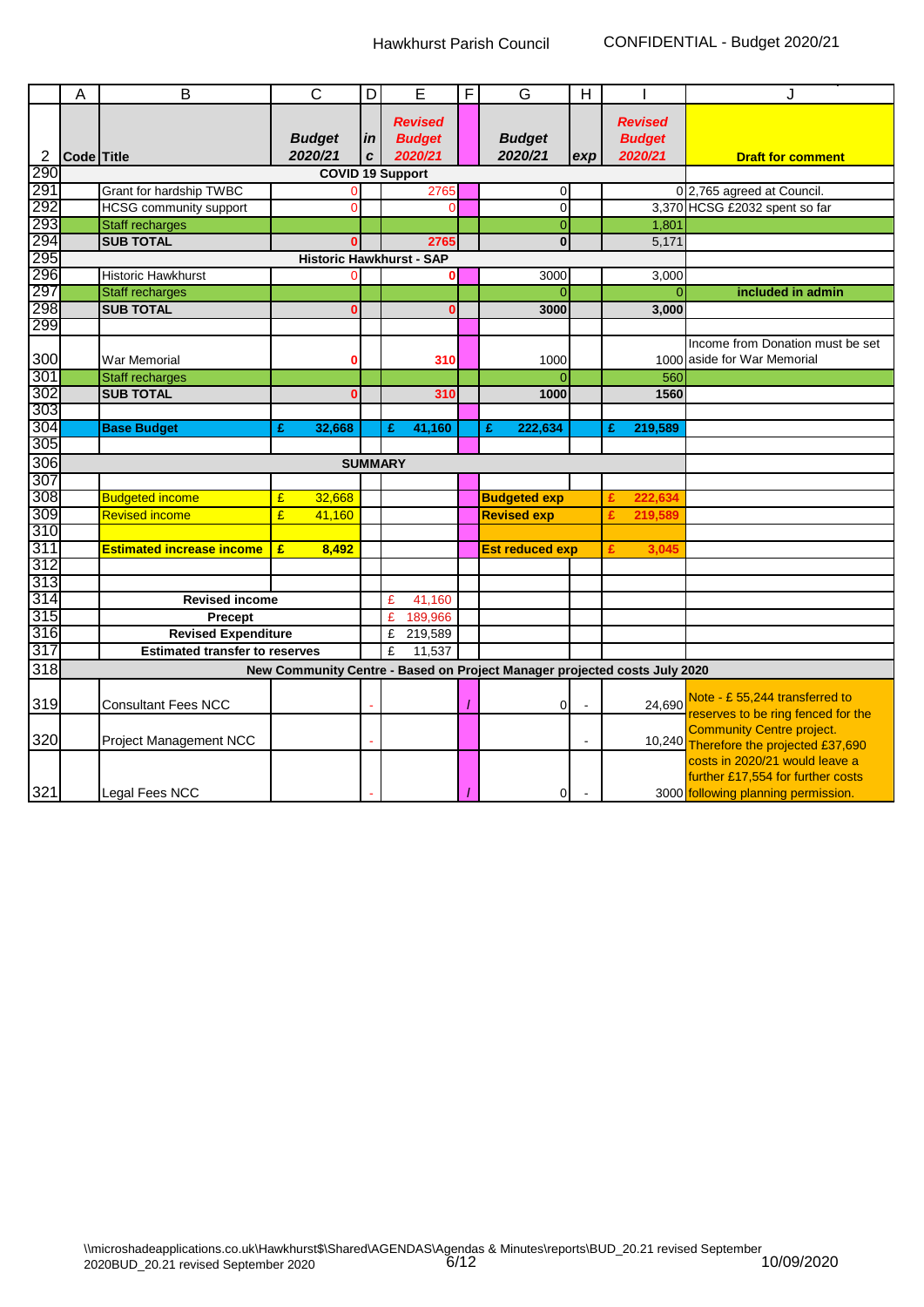|                                              | Κ |
|----------------------------------------------|---|
| .<br>1                                       |   |
|                                              |   |
|                                              |   |
|                                              |   |
|                                              |   |
|                                              |   |
| $\frac{3}{4}$ $\frac{4}{5}$ $\frac{6}{8}$    |   |
|                                              |   |
|                                              |   |
|                                              |   |
|                                              |   |
|                                              |   |
|                                              |   |
| $\frac{9}{10}$                               |   |
|                                              |   |
|                                              |   |
|                                              |   |
|                                              |   |
|                                              |   |
|                                              |   |
| 1 <sub>1</sub>                               |   |
| $\frac{12}{13}$                              |   |
|                                              |   |
|                                              |   |
| $\overline{15}$                              |   |
| 16                                           |   |
|                                              |   |
| $\overline{17}$                              |   |
|                                              |   |
| 18<br>19<br>20<br>21<br>22<br>23<br>24<br>25 |   |
|                                              |   |
|                                              |   |
|                                              |   |
|                                              |   |
|                                              |   |
|                                              |   |
|                                              |   |
| 26                                           |   |
|                                              |   |
| 27<br>28<br>29<br>30                         |   |
|                                              |   |
|                                              |   |
|                                              |   |
| $\frac{1}{31}$<br>$\frac{32}{33}$            |   |
|                                              |   |
|                                              |   |
|                                              |   |
| 34                                           |   |
| 35                                           |   |
| $\overline{36}$                              |   |
| 37                                           |   |
| $\overline{\mathrm{38}}$                     |   |
|                                              |   |
| 39                                           |   |
| 40                                           |   |
| 41                                           |   |
| 42                                           |   |
| 43                                           |   |
| 44                                           |   |
| 45                                           |   |
|                                              |   |
| 46                                           |   |
| 47                                           |   |
| 48                                           |   |
| 49                                           |   |
| 50                                           |   |
|                                              |   |
| 51                                           |   |
| 52                                           |   |
| 53                                           |   |
| 54                                           |   |
| 55                                           |   |
|                                              |   |
| 56                                           |   |
| 57<br>ļ                                      |   |
| 58                                           |   |
|                                              |   |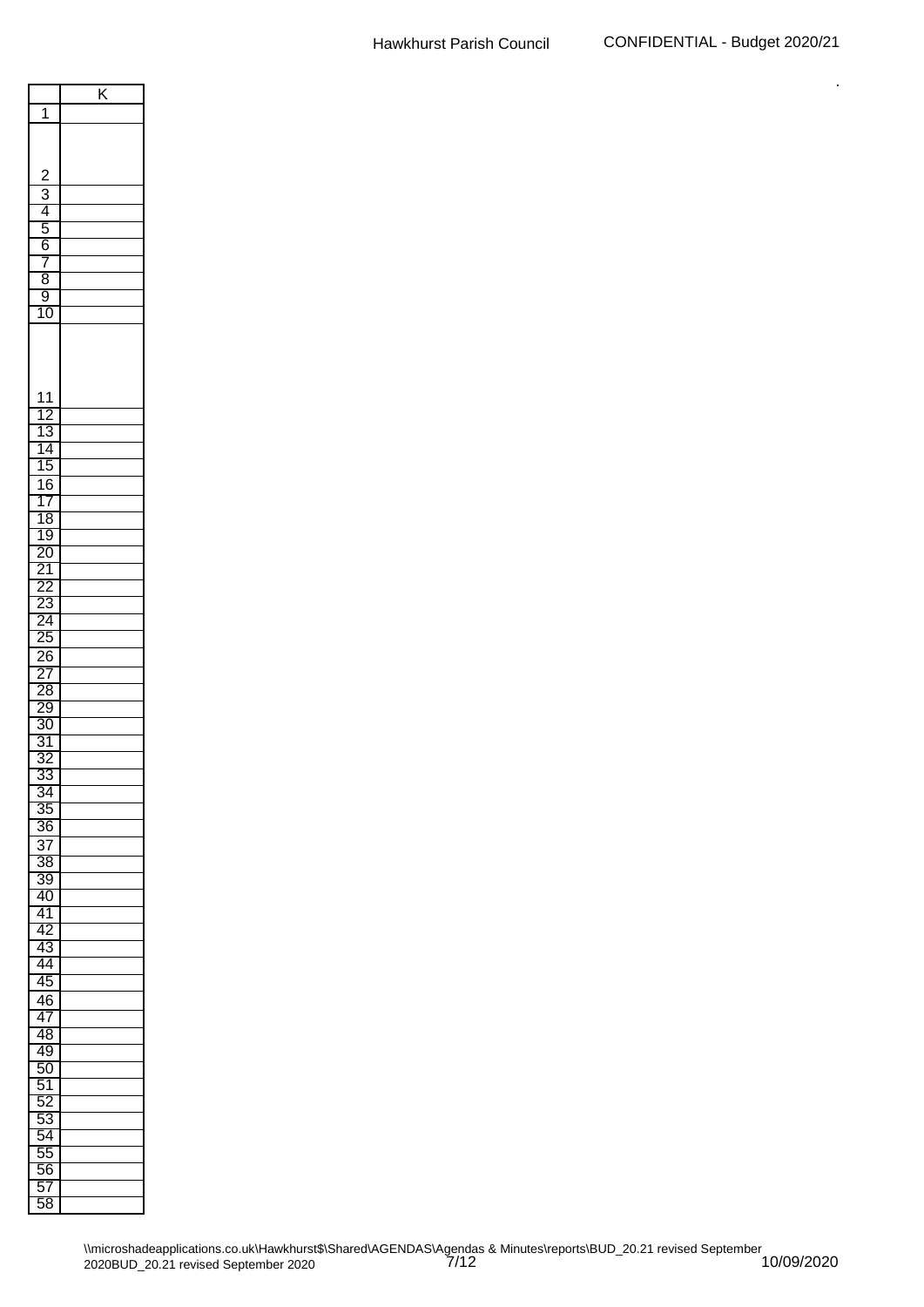| Hawkhurst Parish Council |  |
|--------------------------|--|
|                          |  |

|                                                       | κ |
|-------------------------------------------------------|---|
|                                                       |   |
|                                                       |   |
|                                                       |   |
|                                                       |   |
| 59                                                    |   |
| $\frac{60}{61}$<br>$\frac{62}{63}$<br>$\frac{64}{64}$ |   |
|                                                       |   |
|                                                       |   |
|                                                       |   |
|                                                       |   |
|                                                       |   |
| $\frac{65}{66}$                                       |   |
|                                                       |   |
| $\frac{67}{68}$                                       |   |
|                                                       |   |
| 69                                                    |   |
| 70                                                    |   |
| 71                                                    |   |
|                                                       |   |
| $\overline{72}$                                       |   |
| 73                                                    |   |
| 74                                                    |   |
| 75                                                    |   |
| 76                                                    |   |
| 77                                                    |   |
| 78                                                    |   |
|                                                       |   |
| 79                                                    |   |
|                                                       |   |
| 80                                                    |   |
| 81                                                    |   |
|                                                       |   |
| 82                                                    |   |
|                                                       |   |
| $\overline{83}$                                       |   |
| 84                                                    |   |
| $\overline{85}$                                       |   |
| 86                                                    |   |
| $\overline{87}$                                       |   |
| 88                                                    |   |
| 89                                                    |   |
|                                                       |   |
| 90                                                    |   |
| 91                                                    |   |
| 92                                                    |   |
| 93                                                    |   |
| 94                                                    |   |
| 95                                                    |   |
| 96                                                    |   |
|                                                       |   |
| 97                                                    |   |
| 98                                                    |   |
| 99                                                    |   |
| 100                                                   |   |
| $\overline{10}1$                                      |   |
| 102                                                   |   |
|                                                       |   |
| 103                                                   |   |
|                                                       |   |
|                                                       |   |
| 104                                                   |   |
| 105                                                   |   |
| 106                                                   |   |
| 107                                                   |   |
| 108<br>3                                              |   |
| 109                                                   |   |
|                                                       |   |
| 110                                                   |   |
| 111                                                   |   |
| 112                                                   |   |
| 113                                                   |   |
| $\overline{\mathbf{1}}$<br>4                          |   |
| 1                                                     |   |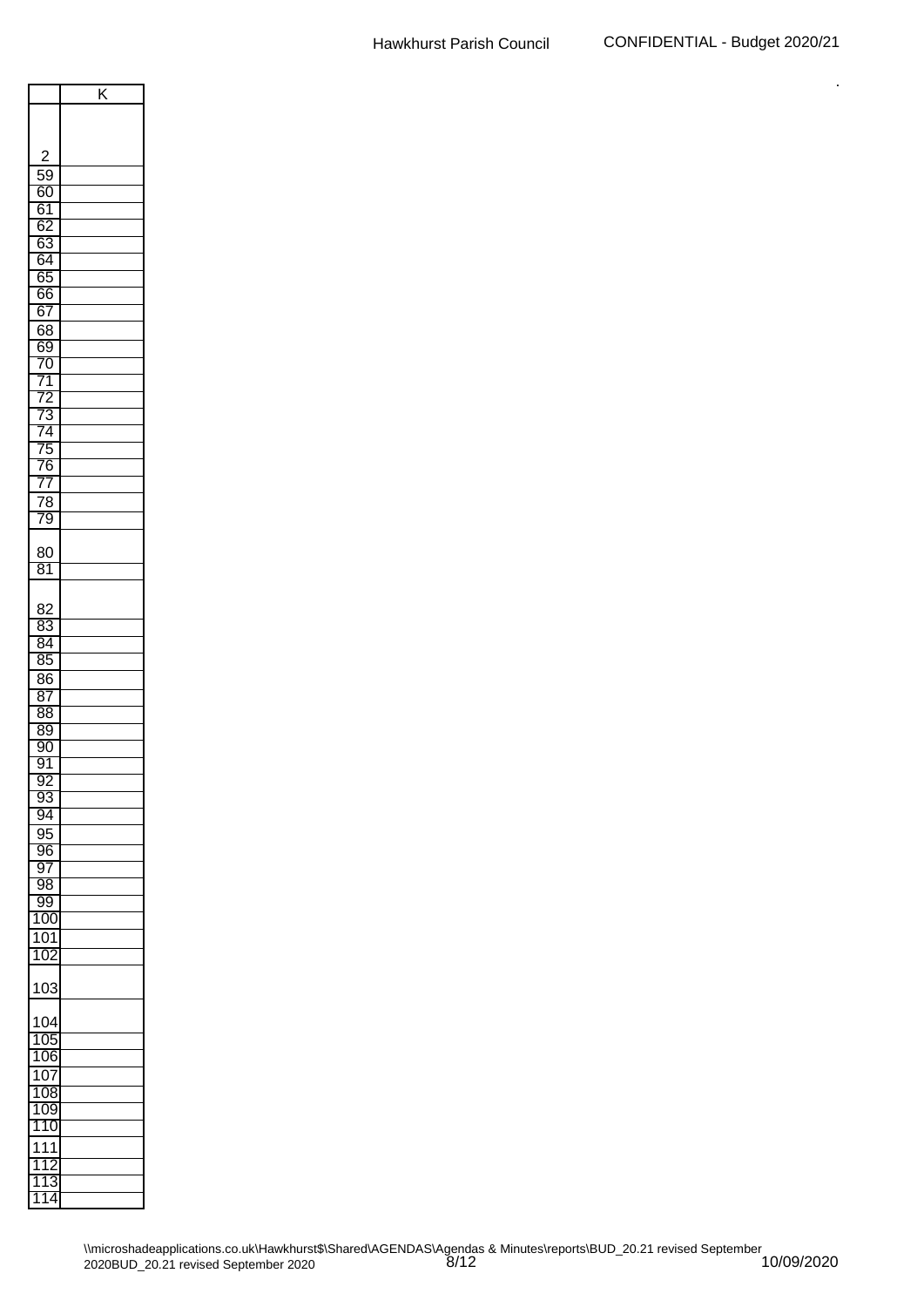| Hawkhurst Parish Council |  |
|--------------------------|--|
|                          |  |

|   |                                                             | Κ |
|---|-------------------------------------------------------------|---|
|   |                                                             |   |
|   |                                                             |   |
|   |                                                             |   |
|   | $\frac{2}{15}$<br>$\frac{16}{16}$                           |   |
| 1 |                                                             |   |
| 1 |                                                             |   |
|   | $\frac{117}{118}$                                           |   |
|   |                                                             |   |
|   | 119                                                         |   |
|   |                                                             |   |
|   |                                                             |   |
|   |                                                             |   |
|   | $\frac{120}{121}$ $\frac{123}{123}$ $\frac{124}{125}$       |   |
|   |                                                             |   |
|   |                                                             | 0 |
|   |                                                             |   |
|   | $\frac{126}{1}$                                             |   |
|   |                                                             |   |
|   |                                                             |   |
|   | 127<br>128<br>129<br>130<br>131                             |   |
|   |                                                             |   |
|   |                                                             |   |
|   |                                                             |   |
|   | <u>132</u>                                                  |   |
|   |                                                             |   |
|   |                                                             |   |
|   |                                                             |   |
|   | $\frac{133}{134}$<br>$\frac{134}{135}$<br>$\frac{135}{136}$ |   |
|   | 137<br>138                                                  |   |
|   |                                                             |   |
|   |                                                             |   |
|   | 139                                                         |   |
|   |                                                             |   |
|   | 140                                                         |   |
|   | 141                                                         |   |
|   | 142                                                         |   |
|   | <u> 143</u>                                                 |   |
|   | 144                                                         |   |
|   | $\frac{145}{146}$                                           |   |
|   |                                                             |   |
|   |                                                             |   |
|   | 147<br>148                                                  |   |
|   | 149                                                         |   |
|   |                                                             |   |
|   | 150<br>151                                                  |   |
|   |                                                             |   |
|   | 152                                                         |   |
|   | 153                                                         |   |
|   | 154                                                         |   |
|   | 155                                                         |   |
|   | 156                                                         |   |
|   |                                                             |   |
|   | 157                                                         |   |
|   | 158                                                         |   |
|   |                                                             |   |
|   | 159                                                         |   |
|   | 160                                                         |   |
|   | 161                                                         |   |
|   | 162                                                         |   |
|   | 163                                                         |   |
|   | 164                                                         |   |
|   | 165                                                         |   |
|   | 166                                                         |   |
|   | 167                                                         |   |
|   | 168                                                         |   |
|   | 169                                                         |   |
|   |                                                             |   |
|   |                                                             |   |
|   | 170                                                         |   |
|   | 171                                                         |   |
|   | 172<br>173                                                  |   |
|   |                                                             |   |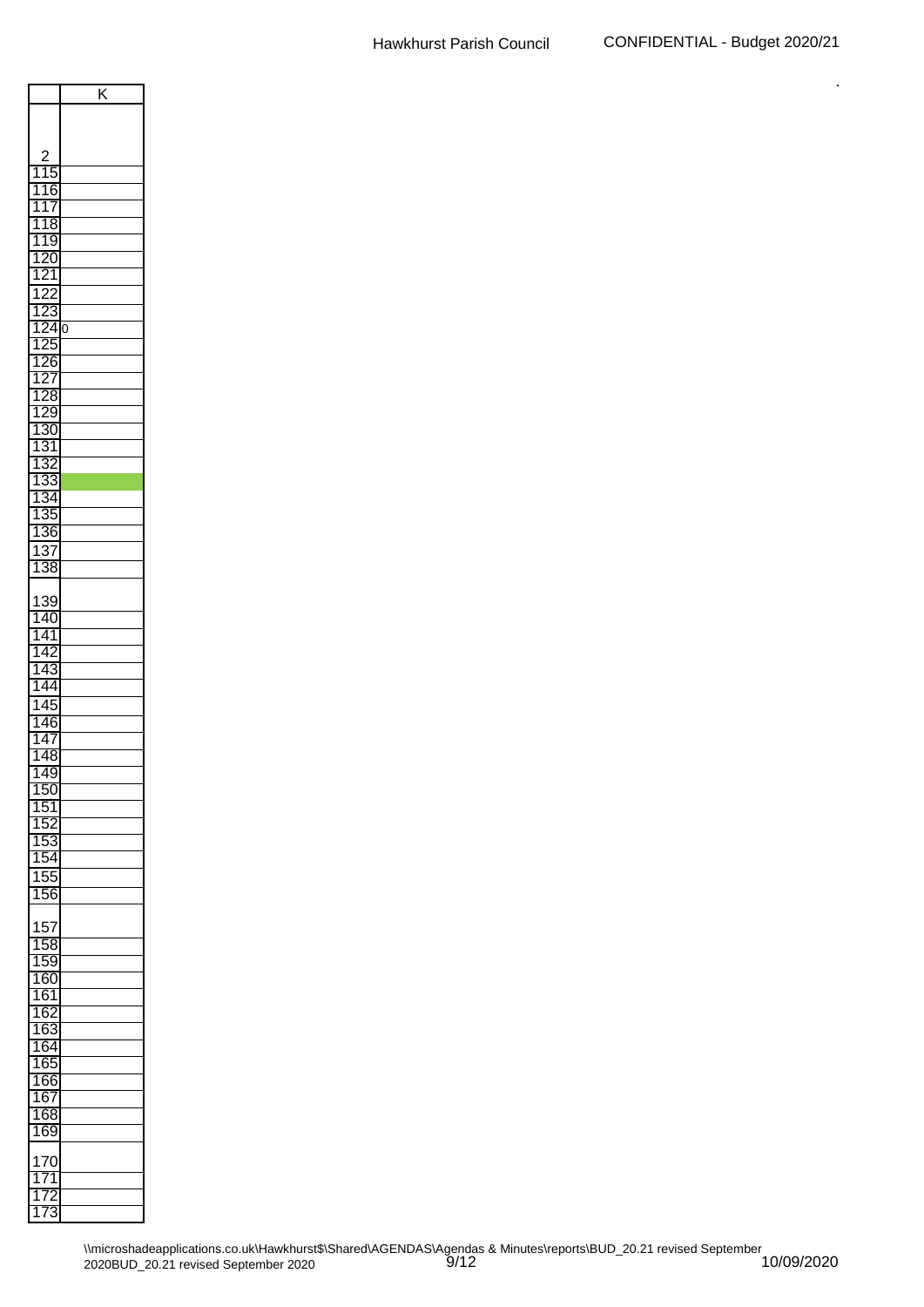| Hawkhurst Parish Council |  |
|--------------------------|--|
|                          |  |

|                                | Κ |
|--------------------------------|---|
|                                |   |
|                                |   |
|                                |   |
| 74<br>1                        |   |
| 175                            |   |
| $\overline{1}$<br>76           |   |
| 177                            |   |
| 178                            |   |
| 179                            |   |
| 180                            |   |
| 181                            |   |
| 1<br>$\overline{82}$           |   |
| 183                            |   |
| 184                            |   |
| 185                            |   |
| 186                            |   |
| 187                            |   |
| 188                            |   |
| 189                            |   |
| 190                            |   |
| 191                            |   |
| 192<br>193                     |   |
|                                |   |
| 194                            |   |
| 195                            |   |
| 196                            |   |
| 197                            |   |
| 198                            |   |
| 199                            |   |
| 200                            |   |
| 201                            |   |
| 202                            |   |
| 203                            |   |
| 204                            |   |
| 205                            |   |
| 206                            |   |
| 207                            |   |
| 208                            |   |
| 209                            |   |
| (                              |   |
|                                |   |
|                                |   |
| 5                              |   |
| 4                              |   |
| ξ<br>,<br>1<br>)               |   |
| 6                              |   |
| Í                              |   |
| ξ<br>3<br>1                    |   |
| i<br><u>?</u> 1<br>J<br>0<br>Ž |   |
| ,<br>1                         |   |
|                                |   |
| S                              |   |
|                                |   |
| ļ                              |   |
| נ<br>26                        |   |
|                                |   |
| I<br>å<br>S                    |   |
| J                              |   |
|                                |   |
|                                |   |
|                                |   |
|                                |   |
|                                |   |
|                                |   |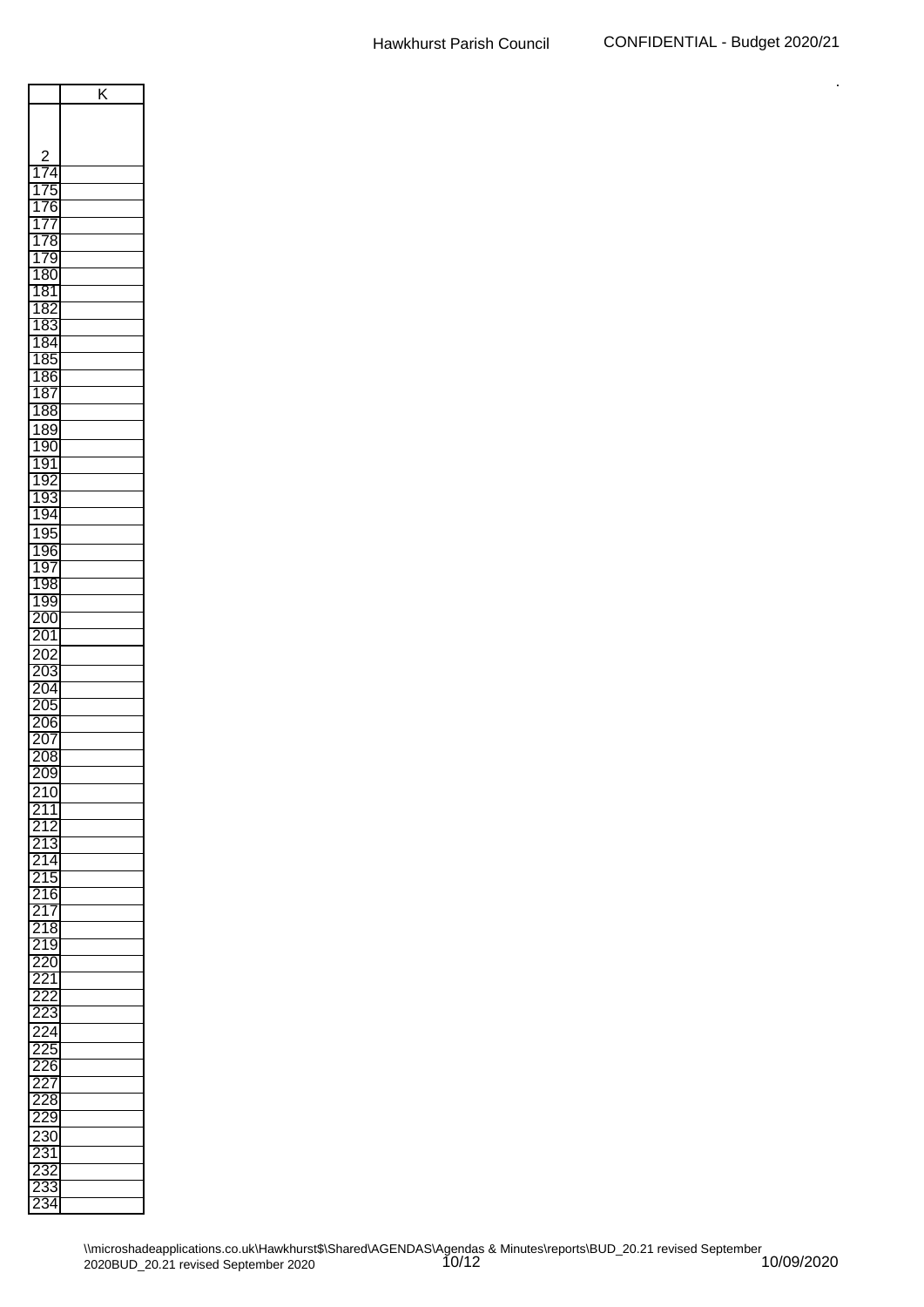|                                 | Κ |  |
|---------------------------------|---|--|
|                                 |   |  |
|                                 |   |  |
|                                 |   |  |
| 235                             |   |  |
| $\overline{36}$                 |   |  |
| $\overline{37}$                 |   |  |
| $\overline{3}$<br>3             |   |  |
| 239                             |   |  |
| 240                             |   |  |
| 241                             |   |  |
| 242                             |   |  |
| 243                             |   |  |
| 244                             |   |  |
| 245                             |   |  |
|                                 |   |  |
| 246                             |   |  |
| 247                             |   |  |
| 248<br>3                        |   |  |
| 249                             |   |  |
| 250                             |   |  |
| $\overline{251}$                |   |  |
| 252                             |   |  |
| 253                             |   |  |
| 254                             |   |  |
| 255                             |   |  |
|                                 |   |  |
| 256                             |   |  |
|                                 |   |  |
| 257                             |   |  |
| 258                             |   |  |
| 259                             |   |  |
| 260                             |   |  |
| 261                             |   |  |
|                                 |   |  |
| 262<br>263                      |   |  |
|                                 |   |  |
|                                 |   |  |
|                                 |   |  |
| 264                             |   |  |
| 265<br>C                        |   |  |
| 266                             |   |  |
| 26<br>Š                         |   |  |
| ſ<br>$\overline{\delta}$<br>26  |   |  |
| $\overline{26}$<br>39           |   |  |
| 2<br>70                         |   |  |
| $\overline{271}$                |   |  |
| 72<br>2                         |   |  |
| 73<br>2                         |   |  |
| 74<br>2                         |   |  |
| 75<br><sup>)</sup>              |   |  |
| 76<br>,                         |   |  |
| $\overline{77}$                 |   |  |
| $\overline{2}$<br>78            |   |  |
| 279                             |   |  |
| 280                             |   |  |
| 281                             |   |  |
| 32<br>٤                         |   |  |
| 33<br>28                        |   |  |
| 28<br>34                        |   |  |
| 28<br>35                        |   |  |
| 28<br>36                        |   |  |
| ξ<br>$\overline{\overline{37}}$ |   |  |
| $\overline{\mathbf{r}}$<br>38   |   |  |
| 289<br>J                        |   |  |
|                                 |   |  |